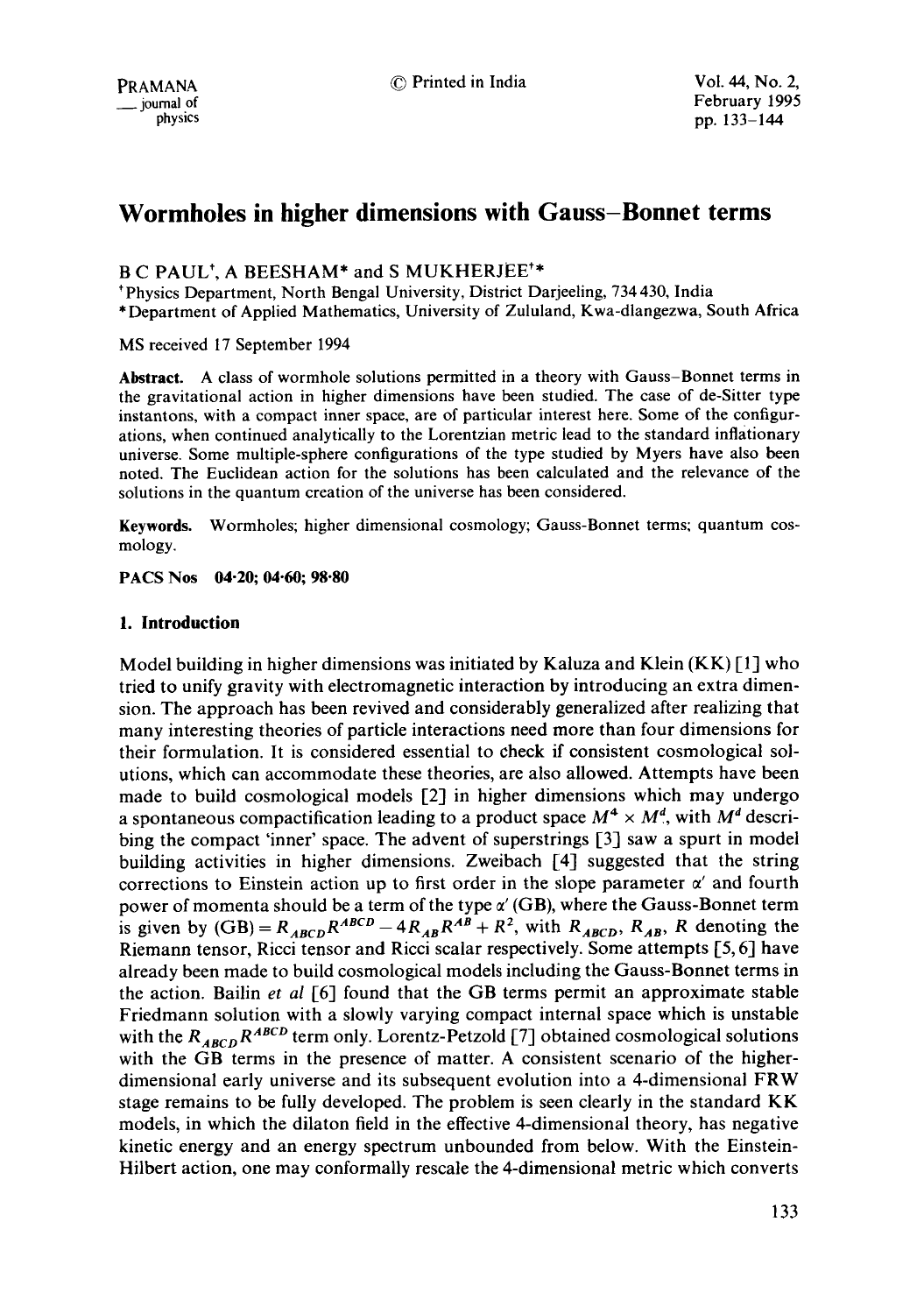the dilaton into a self interacting scalar field, minimally coupled to gravity and the ground state becomes stable against its fluctuations. However, the method does not work if GB-terms are present. Thus, a theory with GB-terms with geometric fields (one or more inflatons) is an intrinsically unstable theory. However, we have discussed elsewhere [8] a cosmological model with an action in which R and the GB terms have opposite signs, contrary to what one obtains in the small slope expansion of string theory. However, with appropriate compactification, one can recover at a large time the usual Einstein equations [8]. The calculations showed the rich structure of the theories with quadratic curvature terms which may be useful in model building.

A related exercise is to consider quantum cosmology in higher dimensions. Here, a provision has to be made for considering possible topological fluctuations. In the Euclidean path-integral formulation of quantum cosmology, a special role is supposed to be played by wormholes, which are described often by instanton-like configurations. These are the solutions of the D-dimensional Euclidean field equations, connecting two given  $(D - 1)$  surfaces. It has been suggested by Baum [9], Hawking [10] and Coleman [11] that inclusion of these wormholes may provide a mechanism for the vanishing of cosmological constant. Although it is not clear if this mechanism is really self-consistent, it is nevertheless important to identify and understand explicitly wormhole solutions in as wide a class of theories as possible. Instanton solutions have been noted already in a number of higher-dimensional theories. Gonzalez-Diaz [12], in particular, has studied the solution to a six dimensional Einstein-Gauss- Bonnet theory in  $R^1 \times M^5$  manifold and has obtained the Tolman-Hawking wormhole. The purpose of this paper is to study possible instanton configurations in a higher dimensional model  $(D \ge 6)$  in which the action includes the Gauss-Bonnet terms viz. eq. (1). We will restrict to manifolds of the type  $M^4 \times M^d$ , where  $M<sup>d</sup>$  is a compact space of dimension d. We intend to study the role of the GB terms in a simple situation in which the compact space is assumed to have a constant radius, smaller than the outer space scale factor. The effect of a space or timedependent inflaton field will be taken up elsewhere.

## **2. Field equations**

We consider an Euclidean action which includes a cosmological constant, the GB terms and a matter field term:

$$
I_E = \int \sqrt{g} d^D x [C_0 + C_1 R + C_2 (\text{GB}) + L_m], \tag{1}
$$

where A, B,... are  $D(=1+3+d)$  dimensional indices;  $C_0$ ,  $C_1$  and  $C_2$  are dimensional constants. We consider the minisuperspace metric

$$
ds^{2} = d\tau^{2} + a^{2}(\tau)d\Omega_{3}^{2} + b^{2}(\tau)d\Omega_{d}^{2},
$$
\n(2)

with  $d\Omega_3^2 = \frac{dr^2}{1 + r^2} + r^2(d\theta^2 + \sin^2\theta d\phi^2)$  and  $d\Omega_d^2$  is its *d*-dimensional generalization.

We shall choose  $k_3 = k_4 = 1$ , and assume that the internal space is compact,  $b = b_0$ . The solutions are thus relevant for tunneling processes of a FRW universe with additional d compact dimensions.

The energy momentum tensor is written as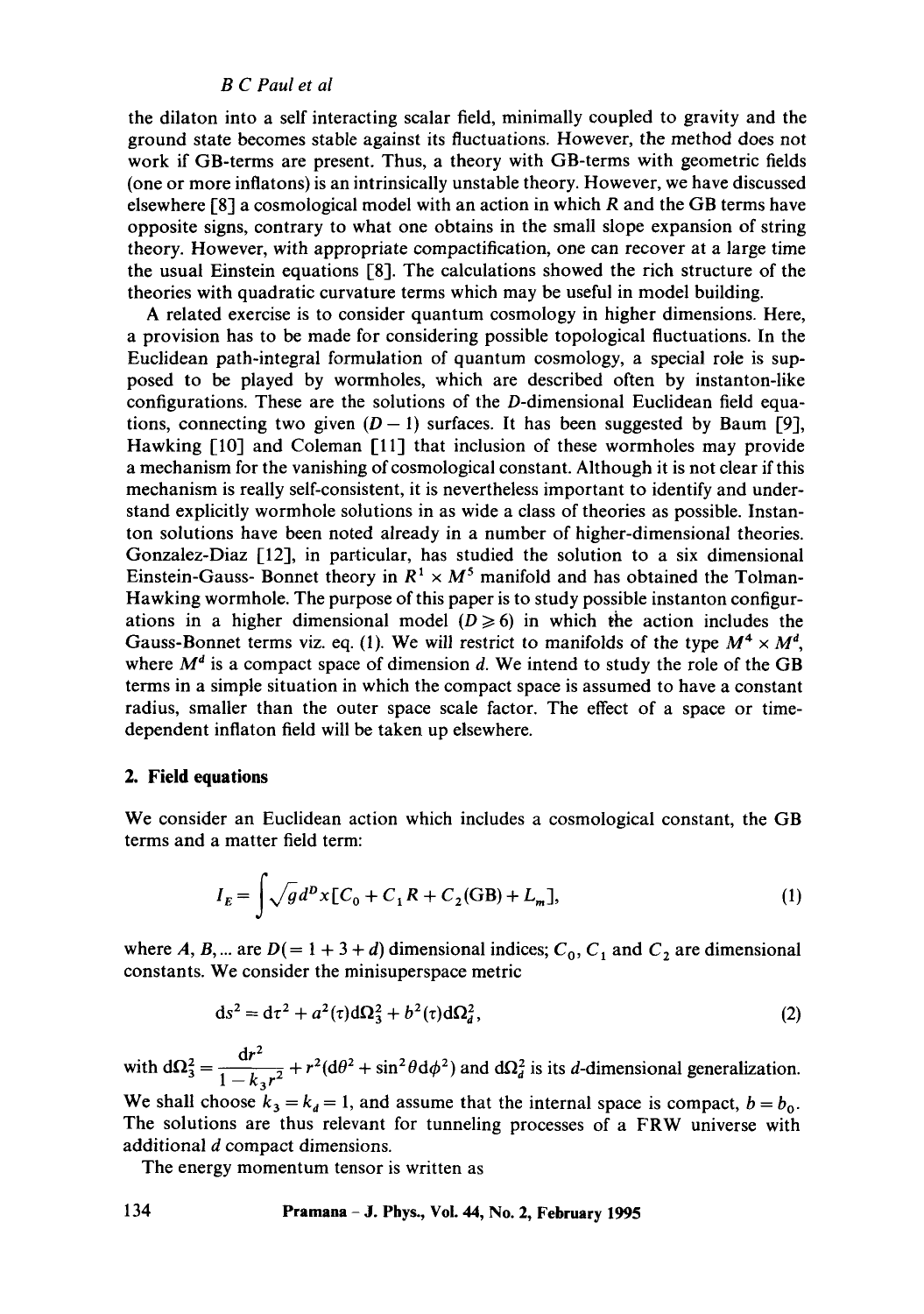$$
T_{AB} = [\rho, pg_{ij}, p'g_{mn}], \qquad (3)
$$

with  $i, j = 1, 2, 3$  and  $m, n = 4, \ldots, d$ . The field equations for the metric (2) becomes  $[\Lambda = C_0/2]$ 

$$
-C_{1}\left[\frac{d(d-1)}{2}\frac{1}{b_{0}^{2}}-3\left(\frac{\dot{a}^{2}}{a^{2}}-\frac{1}{a^{2}}\right)\right]
$$
  
=  $\Lambda - \rho + C_{2}\left[\frac{d(d-1)(d-2)(d-3)}{2b_{0}^{4}}-\frac{6d(d-1)}{b_{0}^{2}}\left(\frac{\dot{a}^{2}}{a^{2}}-\frac{1}{a^{2}}\right)\right]$  (4a)  

$$
-C_{1}\left[\frac{d(d-1)}{2b_{0}^{2}}-2\frac{\ddot{a}}{a}-\left(\frac{\dot{a}^{2}}{a^{2}}-\frac{1}{a^{2}}\right)\right]=\Lambda + p
$$

$$
+C_{2}\left[\frac{d(d-1)(d-2)(d-3)}{2b_{0}^{4}}-\frac{2d(d-1)}{b_{0}^{2}}\left(\frac{\dot{a}^{2}}{a^{2}}-\frac{1}{a^{2}}\right)-\frac{4d(d-1)}{b_{0}^{2}}\frac{\ddot{a}}{a}\right]
$$
(4b)

$$
-C_{1}\left[\frac{(d-1)(d-2)}{2b_{0}^{2}}-3\left(\frac{d^{2}}{a^{2}}-\frac{1}{a^{2}}\right)-3\frac{\ddot{a}}{a}\right]
$$
  
=  $\Lambda + p' + C_{2}\left[12\frac{\ddot{a}}{a}\left(\frac{\dot{a}^{2}}{a^{2}}-\frac{1}{a^{2}}\right)+\frac{(d-1)(d-2)(d-3)(d-4)}{2b_{0}^{4}} -\frac{6(d-1)(d-2)}{b_{0}^{2}}\frac{\ddot{a}}{a}-\frac{6(d-1)(d-2)}{b_{0}^{2}}\left(\frac{\dot{a}^{2}}{a^{2}}-\frac{1}{a^{2}}\right)\right].$  (4c)

The conservation equation for  $\rho$ , p and p' is given by

$$
\frac{d}{d\tau} [\Omega_3 \Omega_d \rho] + p \Omega_d \frac{d\Omega_3}{d\tau} + p' \Omega_3 \frac{d\Omega_d}{d\tau} = 0
$$
\n(5)

 $2\pi^{(d+1)/2}$ where  $\Omega_3 = 2\pi^2 a^3$  and  $\Omega_d = \frac{-a}{\Gamma((d + 1)/2)} b_0^d$ . The scalar curvature is given by

$$
R = -6\left[\frac{\ddot{a}}{a} + \left(\frac{\dot{a}^2}{a^2} - \frac{1}{a^2}\right)\right] + \frac{d(d-1)}{b_0^2}.
$$
 (6)

The model considered above involves essentially a large number of parameters  $C_0$ ,  $C_1, C_2, d, b_0^2$ . We would, therefore, look for relations among the parameters so that instanton solutions of the type discussed in our earlier paper [13] can be obtained. The approach followed here is to leave  $C_1$  and  $C_2$  undetermined (but  $C_1 < 0, C_2 > 0$ ) and look for required values of  $C_0$ ,  $b_0^2$  and d (or constraints on their values) and also to determine the relevant equation of state for the matter part. A number of interesting solutions are given in the next section which may be useful in quantum cosmology.

## **3. Wormhole solutions**

Solutions of the type

$$
\dot{a}^2 = 1 - \mu a^2 - \sum_{n=1}^{N} \frac{v_n}{a^{2n}} \tag{7}
$$

can now be obtained following the prescription of [13]. We consider three cases,

$$
Pramana - J. Phys., Vol. 44, No. 2, February 1995 135
$$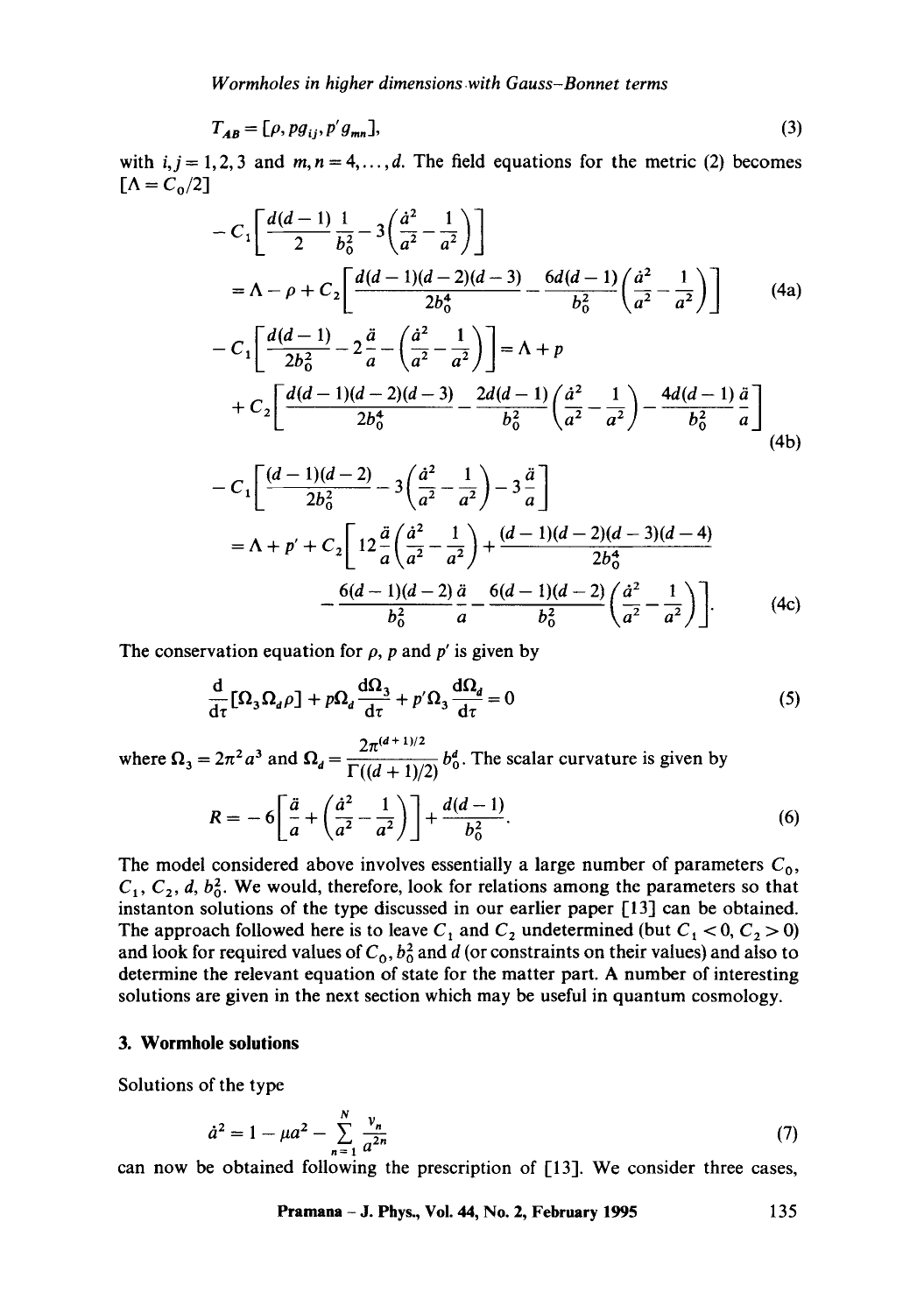$N=0$ ,  $N=1$  and  $N=2$ .

(A) *For*  $N = 0$ :

We neglect the matter contribution and get a de Sitter instanton given by

$$
a = \frac{1}{\sqrt{\mu}} \sin \sqrt{\mu} \tau
$$
 (8)

where  $\mu$  is related to the D-dimensional cosmological constant, viz.

$$
\Lambda = C_0/2 = -3\mu C_1 - \frac{1}{2}d(d-1)C_1b_0^{-2} - \frac{1}{2}d(d-1)(d-2)(d-3)C_2b_0^{-4} - 6d(d-1)\mu C_2b_0^{-2}
$$
 (9)

Equation (4c) now gives a quadratic equation for  $\mu$ , viz

$$
A\mu^2 + B\mu + C = 0,\tag{10}
$$

with

$$
A = 12C_2 \tag{11a}
$$

$$
B = 3[C_1 + 2(d-1)(d-4)C_2b_0^{-2}]
$$
 (11b)

$$
C = -(d-1)b_0^{-2}[C_1 + 2(d-2)(d-3)C_2b_0^{-2}]
$$
\n(11c)

For an acceptable instanton solution, we should satisfy (9) and (10) simultaneously. For a given d, this relates  $\Lambda$  and  $\mu$  with  $b_0^2$ . The relation can be described conveniently by dividing the range of  $b_0^2$  values into several regions. The allowed values for  $\Lambda$  and  $\mu$  can be determined by studying the discriminant of (10).

*Region 1.* When  $B > 0$  and  $C < 0$ , we have  $0 < b_0^2 \le 2(d-1)(d-4)C_2/|C_1|$ , this allowspositive as well as negative values for  $\mu$ . For a given  $b_0^2$ , two values each of  $\mu(\mu_+, \mu_-)$ and  $\Lambda(\Lambda_+,\Lambda_-)$  are allowed. The positive root  $(\mu_+)$  here corresponds to a negative  $\Lambda_+$  and the negative root ( $\mu_-$ ) corresponds to a positive  $\Lambda_-$ . We have shown these results for  $D = 10$ , 11 and 26 in figures 1-3. We note that when  $b_0^2$  is small, both  $\Lambda_-$  and  $|\Lambda_+|$  are very large. With an increase in  $b_0^2$ ,  $\mu_-$  increases and the corresponding  $\Lambda_-$  decreases. In the other branch, as  $b_0^2$  increases,  $\mu_+$  decreases and the corresponding  $\Lambda_{+}$  moves towards zero. Note that the solutions with  $\mu > 0$  are physically interesting.

*Region 2.* Here,  $B < 0$  and  $C < 0$ . This corresponds to  $2(d-1)(d-4)C_2/|C_1| < b_0^2 <$  $2(d-2)(d-3)C_2/|C_1|$  and also leads to  $\mu > 0$  and  $\mu < 0$ . From figures 1, 2 and 3, it is observed that with an increase in  $b_0^2$ ,  $\Lambda$  still decreases; the corresponding  $\mu$  increases from the negative side. However, in the other branch, with an increase of  $b_0^2$ ,  $\Lambda_{+}$  eventually becomes positive.

A special case occurs when  $C = 0$ ,  $B < 0$ , so that  $b_0^2 = 2(d-2)(d-3)C_2/|C_1|$ . This gives for  $d > 3$ ,

$$
b_0^2 = 2(d-2)(d-3)C_2/|C_1| \text{ and } \mu = b_0^{-2}.
$$
 (12)

**136 Pramana -J. Phys., Vol. 44, No. 2, February 1995**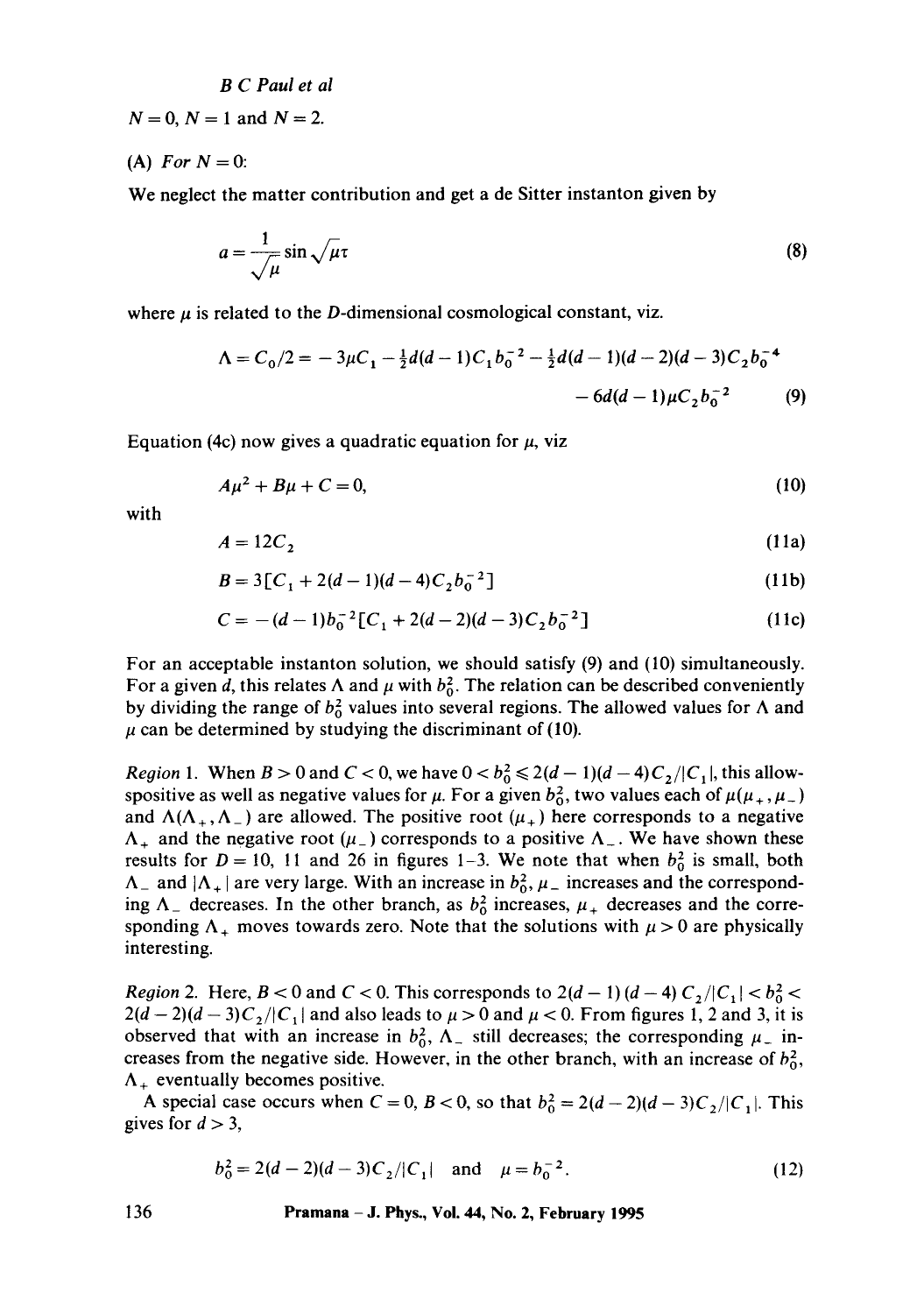

Figure 1. Permitted values of  $\Lambda$  and  $\mu$  in units of  $C_1^2/C_2$  and  $|C_1|/C_2$  respectively for various  $b_0^2$  (in units of  $C_2/|C_1|$ ) for  $D = 10$ .  $\Lambda_+$ ,  $\Lambda_-$  corresponds to  $\mu_+$ ,  $\mu_$ respectively.

The higher dimensional cosmological constant  $\Lambda$ , which permits the solution, may be written as

$$
\Lambda = C_2 b_0^{-4} \left[ (d^2 - 5d) \left[ 6 + \frac{1}{2} d(d - 1) \right] + 36 - 3d(d - 1) \right],\tag{13}
$$

which shows that  $\Lambda > 0$  only for  $d \ge 6$ . For  $d = 6$ ,  $b_0^2 = 24C_2/|C_1|$ , and  $\mu = b_0^{-2}$ .

*Region* 3. For  $C > 0$ ,  $B^2 \ge 4AC$ , we have  $2(d-2)(d-3)C_2/|C_1| < b_0^2 \le \frac{2}{3}[(3d-8)$  $(d-1) - 4((d-1)(d-4))^{1/2}$ ]C<sub>2</sub>/|C<sub>1</sub>. In this range  $\mu_+,\mu_-$  both are positive and they are equal  $[ = - (B/2A) ]$  at the boundary  $b_0^2 = \frac{2}{3}[(3d-8)(d-1) - 4((d-1)(d-4))^{1/2}]$  $C_2/|C_1|$ .

*Region 4.* For  $B^2 < 4AC$ ,  $C > 0$ , we have  $\alpha_- < b_0^2 < \alpha_+$  where  $\alpha_- = \frac{2}{3}[(3d - 8)(d - 1) 4((d-1)(d-4))^{1/2}$ ] $C_2/|C_1|$  and  $\alpha_+ = \frac{2}{3}[(3d-8)(d-1) + 4((d-1)(d-4))^{1/2}]C_2/$  $|C_1|$ . The quadratic eq. (10) now leads to imaginary values for  $\mu$  and  $\Lambda$ . Thus one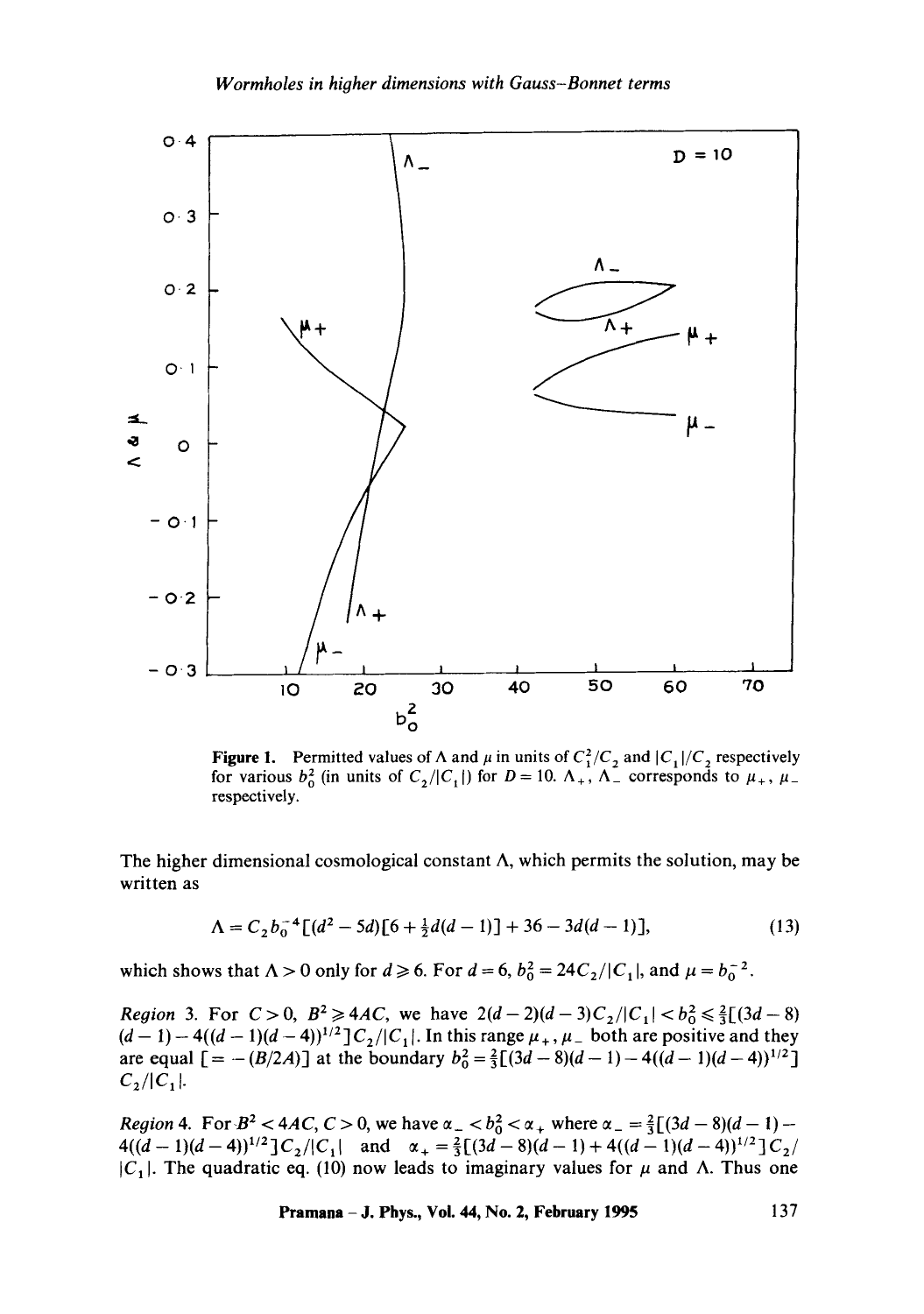

Figure 2. Permitted values of  $\Lambda$  and  $\mu$  in units of  $C_1^2/C_2$  and  $|C_1|/C_2$  respectively for various  $b_0^2$  (in units of  $C_2/|C_1|$ ) for  $D=11$ .  $\Lambda_+,\Lambda_-$  corresponds to  $\mu_+$ ,  $\mu$  respectively.

cannot get an instanton solution for this range of values of  $b_0^2$ . In the context of this model, the region is a forbidden zone for instanton solutions.

*Region 5.*  $B^2 - 4AC > 0$ ,  $C \ge 0$ , which gives  $b_0^2 \ge \alpha_+$ . However, we may put an upper bound on  $b_0^2$ , viz.  $b_0^2 < 2d(d-1)C_2/|C_1|$  which follows from the condition that the 4-dimensional Newton's Gravitational constant  $G_4 > 0$ . In this range also, we have two branches of  $\Lambda$ , whose values  $(\Lambda_+, \Lambda_-)$ , and the corresponding values of  $\mu(\mu_+, \mu_-)$ are all positive. From figures 1-3 we see that with an increase of  $b_0^2$ ,  $\mu_{-}$  increases but the corresponding  $\Lambda_{-}$  first decreases, attains a minimum value and then increases. In the other branch, when  $\mu_{-}$  decreases,  $\Lambda_{-}$  increases, attains a maximum and thereafter decreases. In both the cases, for  $b_0^2 = 2d(d-1)C_2/|C_1|$ ,  $\Lambda_+$  and  $\Lambda_-$  attain the same numerical value

$$
\Lambda_{+} = \Lambda_{-} = \frac{d^{2} - 3d - 6}{8d(d-1)} \frac{C_{1}^{2}}{C_{2}}.
$$
\n(14)

We note that for a given value of  $\Lambda$ , we have in general two different values of  $b_0^2$  excepting for the following ranges of  $\Lambda$  (in units of  $C_1^2/C_2$ ) values: (i) (0.155 – 0.170) and (0.170 - 0.205) for  $d = 6$ , (ii) (0.155 - 0.170) and (0.170 - 0.195) in  $d = 7$  and (iii)

**138 Pramana -J. Phys., Vol. 44, No. 2, February 1995**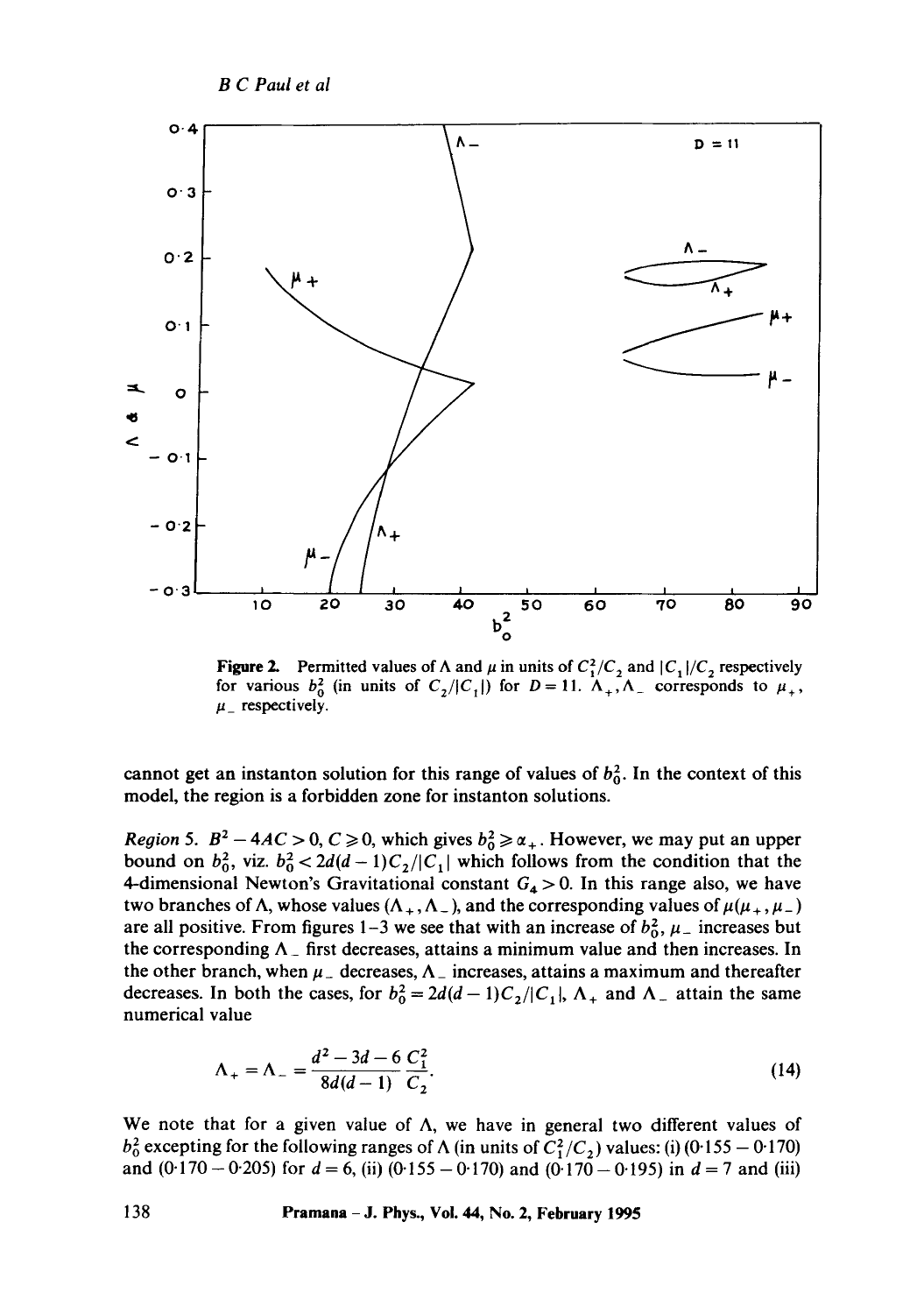

Figure 3. Permitted values of  $\Lambda$  and  $\mu$  in units of  $C_1^2/C_2$  and  $|C_1|/C_2$  respectively for various  $b_0^2$  (in units of  $C_2/|C_1|$ ) for  $D=26$ .  $\Lambda_+,\Lambda_-$  corresponds to  $\mu_+$ ,  $\mu$  respectively.

 $(0.142 - 0.145)$  and  $(0.146 - 0.149)$  for  $d = 22$ . Within the ranges mentioned, three different values of  $b_0^2$  are permitted. It may be noted that as the number of extra dimensions increases the widths of these ranges decrease. Also, for  $\mu > 0$ , the Ddimensional cosmological constant lies in the range

$$
0<\Lambda<\frac{d(d-1)}{8(d-2)(d-3)}\frac{C_1^2}{C_2},
$$

whereas for  $\mu < 0$ , we have

$$
\frac{d(d-1)}{8(d-2)(d-3)}\frac{C_1^2}{C_2} < \Lambda < \infty.
$$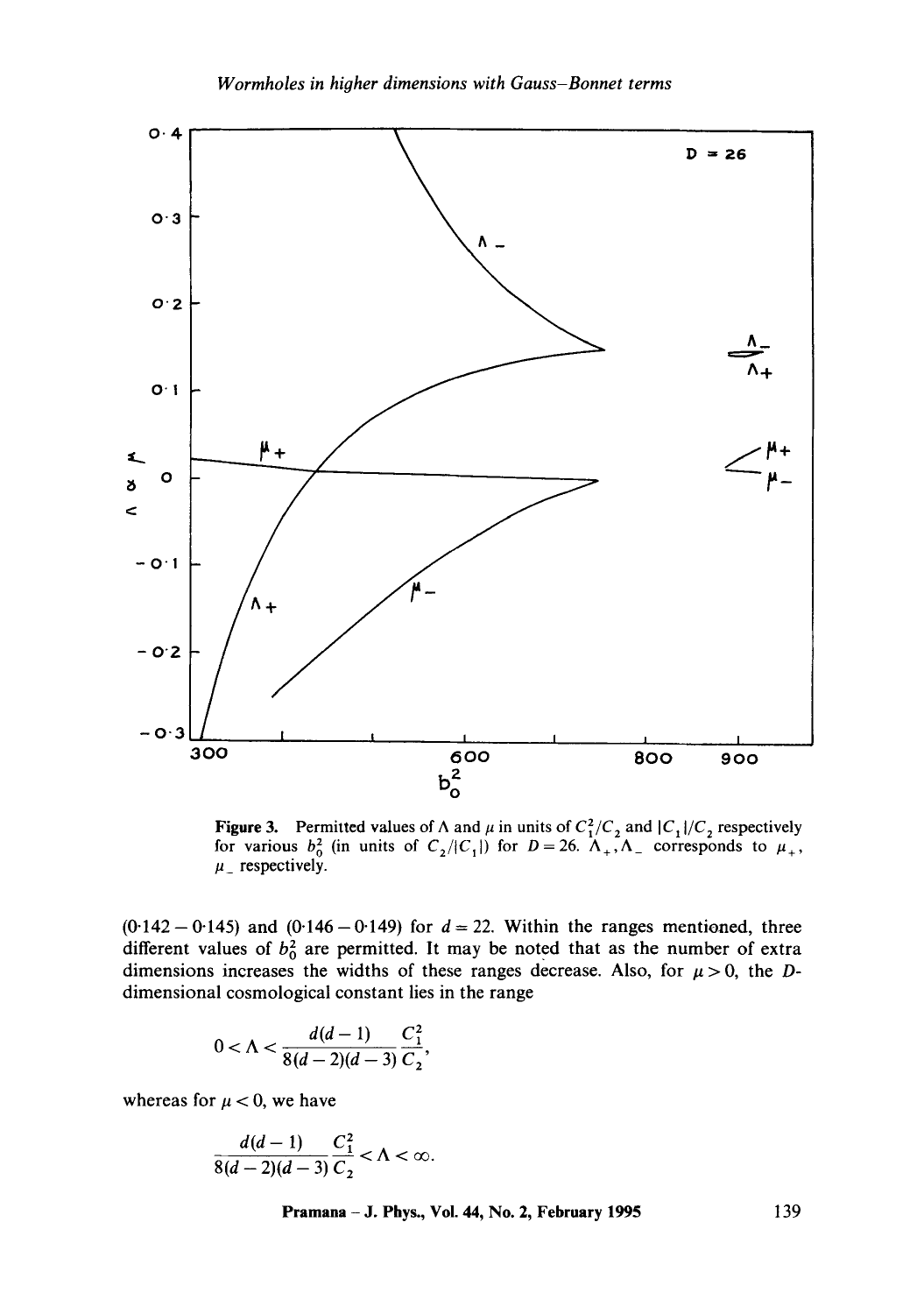The case  $\mu < 0$  does not give instanton configuration, but it may be useful in cosmological model building. We note that even with negative values of D-dimensional  $\Lambda$ , we can have a de Sitter type instanton with a small  $b_0^2$ .

The euclidean action for the de Sitter type solution (8) may be written as:

$$
I_E^0 = \frac{8}{3}\pi^2 [C_0 + 12\mu C_1 + d(d-1)b_0^{-2}C_1 + C_2(\text{GB}_0)]V_d\mu^{-2}
$$
 (15)

where  $GB_0 = d(d-1)(d-2)(d-3)b_0^{-4} + 24\mu^2 + 24d(d-1)b_0^{-2}\mu$ , and  $V_d$  is the volume of the extra space. The action is finite.

#### **4. Wormhole solutions with higher N**

We have found some approximate wormhole solutions with  $N = 1$  and  $N = 2$ , by including a perfect fluid. These are given below:

(B) *For*  $N = 1$ 

We assume that  $b_0 < a$ , neglect terms of order  $a^{-8}$  and obtain a solution

$$
\dot{a}^2 = 1 - \mu a^2 - \frac{v_1}{a^2} \tag{16}
$$

where  $v_1$  is given by

with

$$
v_1 = \frac{\rho a^4}{3(C_1 + 2d(d-1)C_2 b_0^{-2})}
$$
  

$$
\rho = 3p \text{ and } p' = 0(a^{-8}) \sim 0.
$$
 (17)

The instanton corresponding to (16) is

$$
a = (2\mu)^{-1/2} \left[ 1 + \eta \cos \sqrt{\mu} \tau \right]^{1/2} \tag{18}
$$

where  $\eta = \sqrt{(1 - 4\mu v_1)}$ .

This solution requires the same  $\Lambda$  as in (9) and the pressure  $p' = 0$  implies the condition given in (10). Since (9) and (10) give the same parametric relations, the results regarding the behaviour of  $\Lambda$  and  $\mu$  obtained for the de Sitter instantons will be valid in this case also. However, the action here is not finite, as we will see in the next section.

An interesting case is obtained by putting  $\mu = 0$ , viz.

$$
\dot{a}^2 = 1 - \frac{v_1}{a^2}.\tag{19}
$$

This gives  $b_0^2 = 2(d-2)(d-3)C_2/|C_1|$  and  $\Lambda = \frac{d(d-1)C_1}{2(d-2)(d-3)}$ . The instanton cor- $8(d-2)(d-3)C_2$ 

responding to (19) is described by

$$
a^2 = \tau^2 + v_1 \tag{20}
$$

so that  $a \sim \tau$ , as  $\tau \to \infty$ . This when continued to Lorentzian metric gives an asymptotic flat space.

**140 Pramana - J. Phys., Vol. 44, No. 2, February 1995**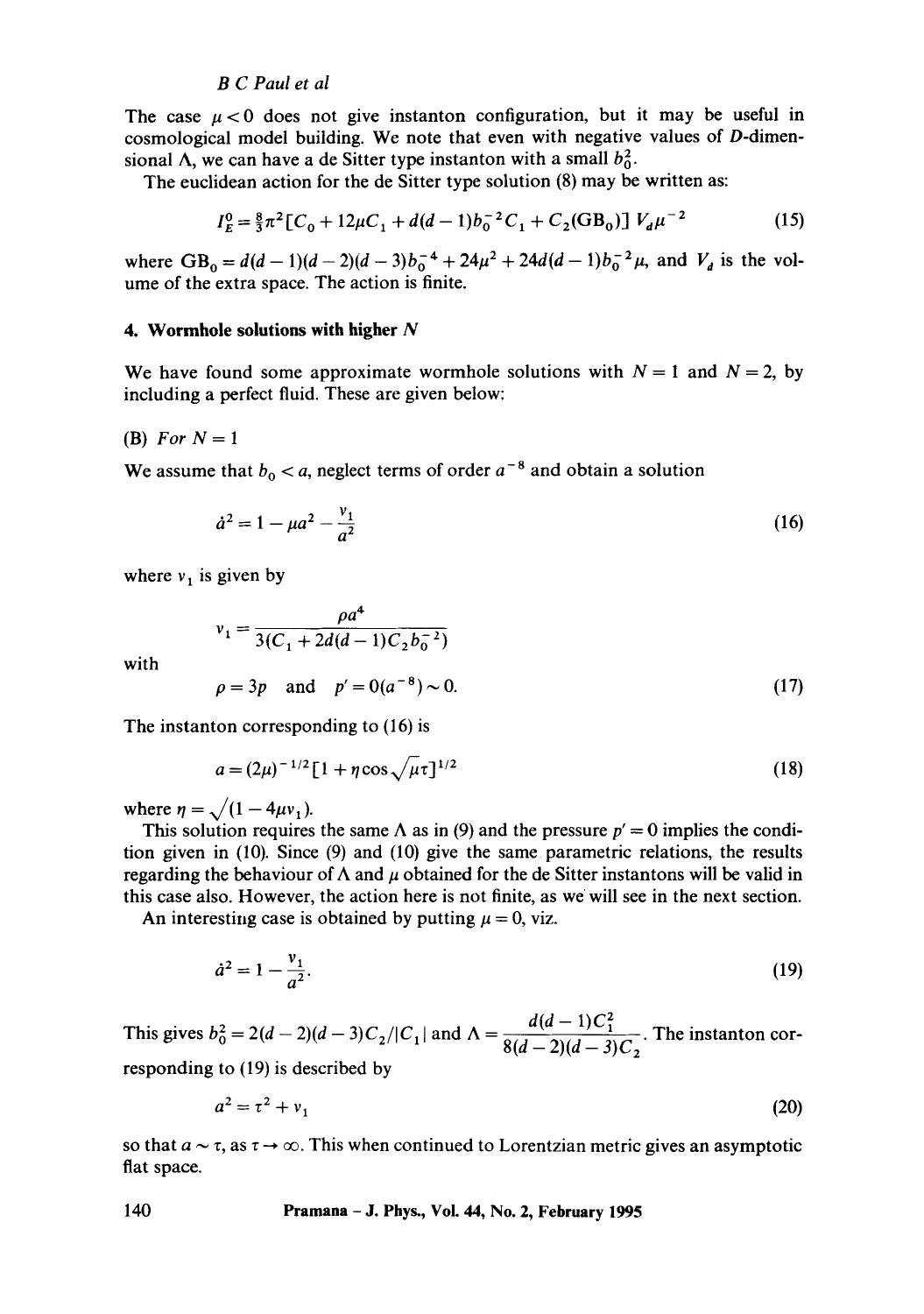# *C.* For  $N=2$

We find a few interesting solutions of the type

$$
\dot{a}^2 = 1 - \mu a^2 - \frac{v_2}{a^4} \tag{21}
$$

for specific values of  $b_0^2$ . The first solution corresponds to the stiff matter equation of state in 4-dimensions:

$$
\rho = p = 3\left(C_1 + \frac{2d(d-1)}{b_0^2}C_2\right)\frac{v_2}{a^6}
$$
\n(22)

*A = Co/2 = (dz + 2d -* 9)C 2 and *p'* = 0 when terms of order a-12 are neglected. The  $8d(d - 2)C_2$ 

solution requires  $b_0^2 = 2d(d-2)C_2/|C_1|$  and  $\mu = \frac{1}{4d} \frac{|C_1|}{C}$ . This is similar to the instanton solution obtained by Lee [14] for a complex scalar field in Einstein gravity in 4-dimensions.

Lastly, we note that for  $D = 6$  i.e., with  $d = 2$ , and  $C_1 = 0$ , eq. (21) reduces to a simple form:

$$
\dot{a}^2 = 1 - v_2 a^{-4} \tag{23}
$$

with

$$
\rho = p = 12C_2 v_2 b_0^{-2} a^{-6}, p' = 0.
$$
\n(24)

The wormhole corresponding to eq. (23) is similar to that obtained by Giddings and Strominger  $[16]$  in 4-dimensions in the presence of an antisymmetric tensor field  $B_{\mu\nu}$ .

Another solution is obtained for

$$
\rho = p = p' \tag{25}
$$

with

$$
b_0 = (2d(d-2)C_2/|C_1|)^{1/2},
$$
  
\n
$$
\mu = \frac{(d-1)|C_1|}{2d(d-2)C_2},
$$
\n(26)

$$
\Lambda = \frac{C_0}{2} = \frac{d^3 - 19d + 18}{8d(d-2)^2} \frac{C_1^2}{C_2}
$$
\n(27)

This type of wormhole configuration was noted by Myers [15] in higher dimensions without the GB term.

## **5.** Action for wormholes with  $N = 1, 2$

The wormholes discussed above involve coordinate singularities. There is, however, no curvature singularity and one has to consider a regular extension of the metric beyond the extremal surfaces  $a = a_{min}$  and  $a = a_{max}$ . One may follow Halliwell and Myers [17] and consider sewing together a sequence of Euclidean manifolds of the type (7). A multitude of tunneling processes can be described by these configurations,

**Pramana - J. Phys., Voi. 44, No. 2, February 1995 141**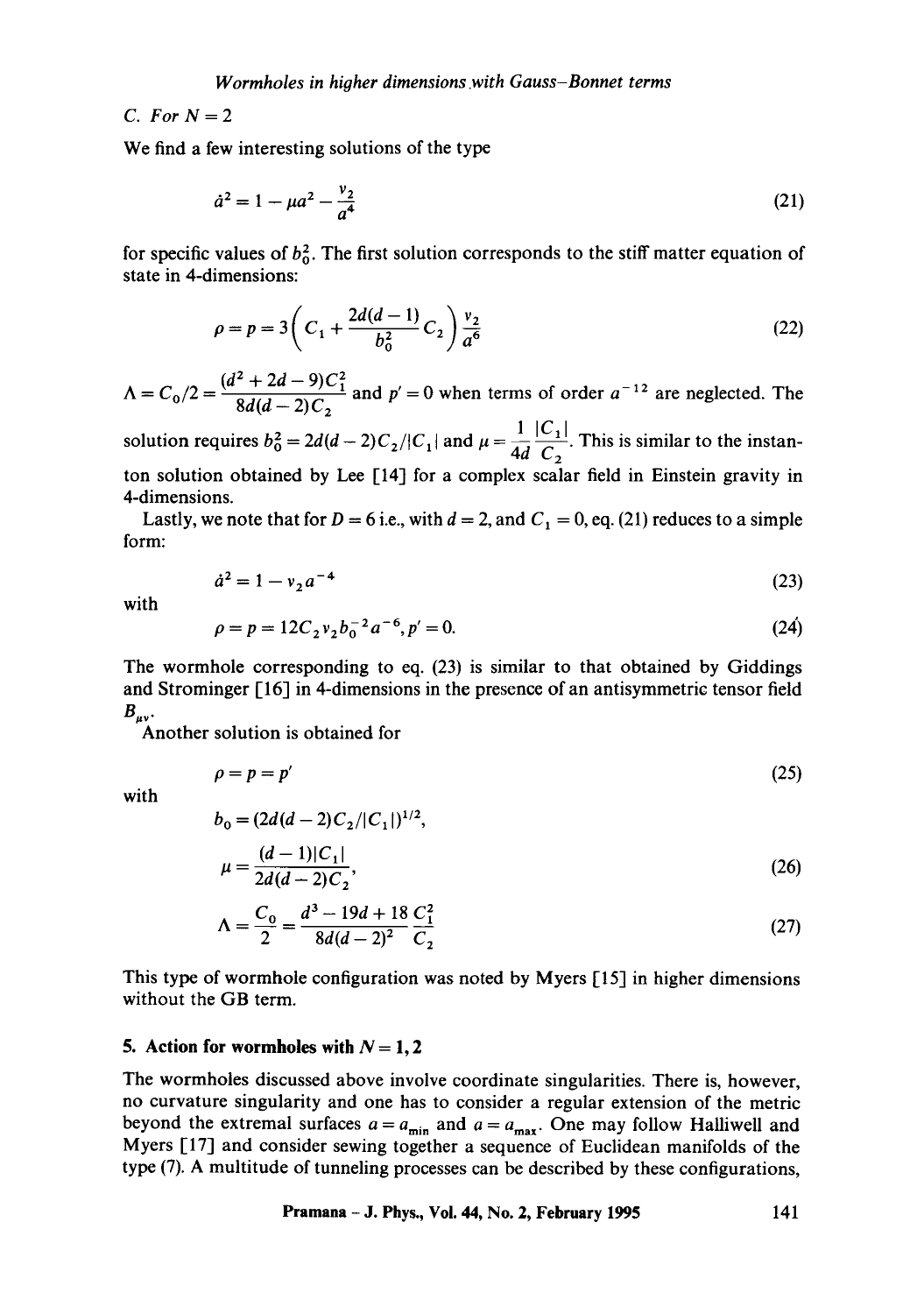although the calculations have technical difficulties excepting for  $2 + 1$  dimensions [17]. The actions of the Euclidean solutions (16) and (21) covered within the coordinate patch  $a_{\text{min}}$  to  $a_{\text{max}}$  can be determined analytically. For the solution (16), the Euclidean action is given by:

$$
I_E^1 = 2\pi^2 V_d A \mu^{-1/2} \left[ ((1+\eta)/(18\mu))^{1/2} \left[ \frac{2}{\mu} E\left(\frac{\pi}{2}, q\right) + \frac{2v_1}{1+\eta} F\left(\frac{\pi}{2}, q\right) \right] \right] + 2\pi^2 V_d \left( C_1 + \frac{2d(d-1)}{b_0^2} C_2 \right) v_1 (2/(1+\eta))^{1/2} F\left(\frac{\pi}{2}, q\right) \tag{28}
$$

where  $F(E)$  are the elliptic integrals of first (second) kind,

$$
\eta = (1 - 4\mu v_1)^{1/2}
$$
  
\n
$$
q = (2\eta/(1 + \eta))^{1/2}, \quad v_1 > 0,
$$
  
\n
$$
A = 0 \text{ when } \mu = 0 \text{ and}
$$
  
\n
$$
= d(d - 1)b_0^{-2}[C_1 + (d - 2)(d - 3)C_2b_0^{-2}] - \frac{12d(d - 1)C_1}{(d - 2)(d - 3)b_0^2}
$$
  
\n
$$
+ \frac{d^4 - 6d^3 - 13d^2 + 66d - 48}{4(d - 2)^2(d - 3)^2} \frac{C_2^2}{C_2} \text{ where } \mu \neq 0
$$
 (29)

The Euclidean action corresponding to the wormhole given by (21) is

$$
I_E^2 = \frac{4\pi^2 A V_d}{3\mu^{3/2}} \left[ \frac{2\gamma}{(\alpha - \gamma)^{1/2}} F\left(\frac{\pi}{2}, \psi\right) + 2\frac{\alpha}{\beta} (\alpha - \gamma)^{1/2} E\left(\frac{\pi}{2}, \psi\right) \right] + \frac{\pi^2 B V_d}{(\mu)^{1/2}} \left[ \frac{2}{\alpha \gamma (\alpha - \gamma)} \left( \gamma - \beta \right) \Pi \left( \frac{\pi}{2}, \frac{\gamma}{\beta} \psi^2, \psi \right) + \beta F\left(\frac{\pi}{2}, \psi\right) \right] \tag{30}
$$

where  $F$ ,  $E$ ,  $\Pi$  are the elliptic integrals of first, second and third kinds respectively,  $\psi = \left[\frac{\alpha-\beta}{\alpha-\gamma}\right]^{1/2}$ , and A and B are given below for the equation of states (22) and (25): (i) for  $\rho = p$  and  $p' = 0$ :

$$
A = \frac{3(d-1)C_1^2}{d^2(d-2)C_2}, \quad B = \frac{3(3d-4)}{d^2(d-2)^2}C_1\nu_2.
$$
 (31)

When  $D = 6$ ,  $C_1 = 0$  ( $\mu = 0$ ), the Euclidean action is given by

$$
I_E^2 = 6\pi^3 C_2 v_2 V_d / b_0^2. \tag{32}
$$

The action is finite:

(ii) for  $\rho = p = p'$ :

$$
A = \frac{9d^2 - 15d + 6C_1}{d^2(d-2)^2 C_2}, \quad B = \frac{3(5d-4)}{d(d-2)} C_1 \nu_2,
$$
 (33)

**142 Pramana -J. Phys., Vol. 44, No. 2, February 1995**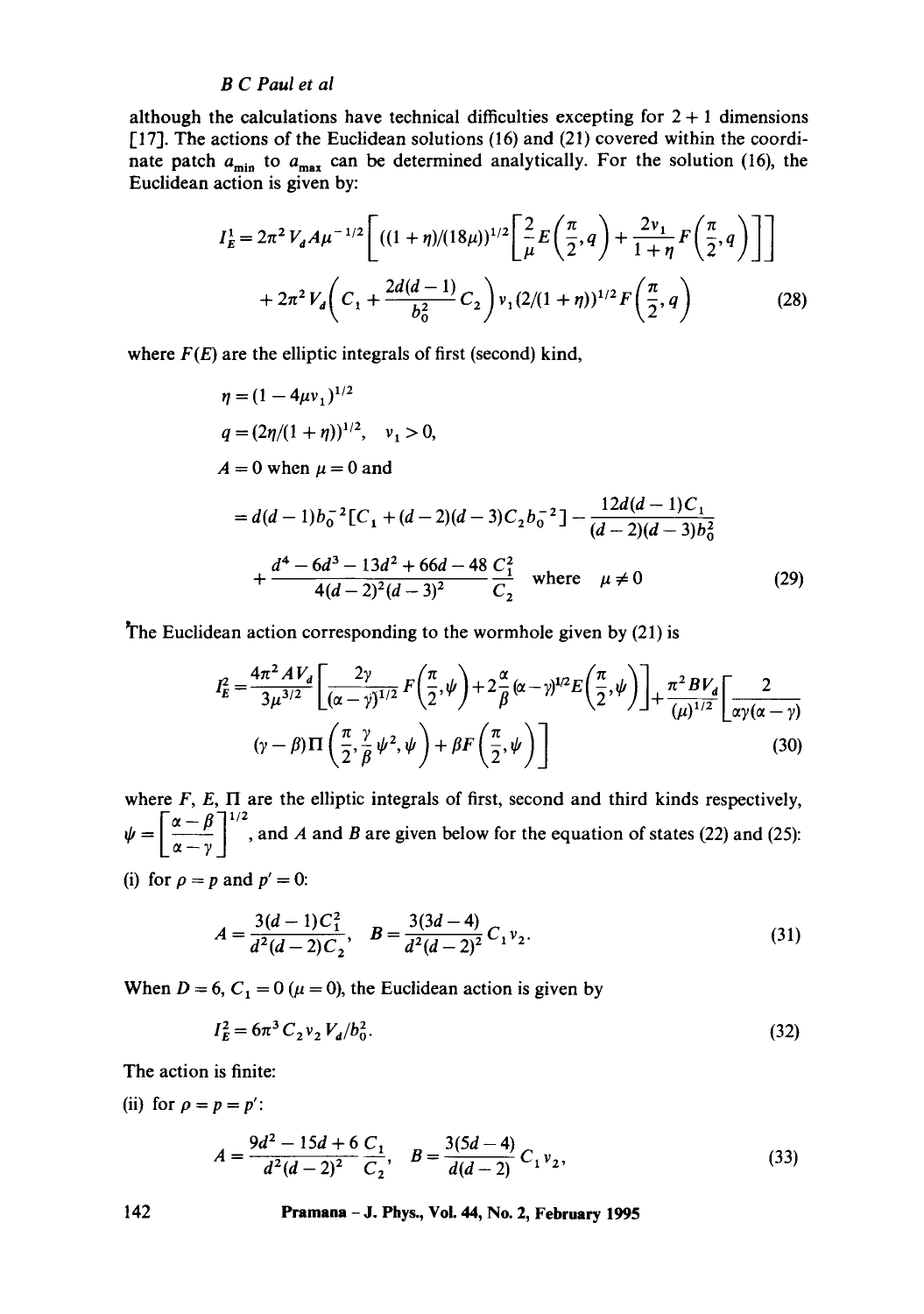## *Wormholes in higher dimensions with Gauss-Bonnet terms*

we note also that  $v_2 > 0$  and  $\alpha$ ,  $\beta$  and  $\gamma$  are the roots of the polynomial

$$
-x^3 + \mu^{-1}x^2 + v_2\mu^{-1} = 0, \quad (x = a^2)
$$

and  $\alpha > \beta > 0 > \gamma$ .

## **6. Discussion**

We have presented above a number of wormhole solutions in a theory based on an action which includes the Gauss-Bonnet combination of quadratic terms in curvatures. The model is different from what one gets from the string theory in the small slope limit, as we have chosen  $C_1$  and  $C_2$  with opposite signs. The resulting theory has some striking features. If one tries to build a quantum cosmological model starting from this classical action, in dimensions  $D = 4 + d$ , the instanton-like configurations mentioned above will be relevant. Of particular interest in this connection are de-Sitter type instanton configurations. The model makes some definite predictions for the cosmological tunneling probabilities. We note that the action for the de-Sitter instantons increases rapidly as  $b_0^2$  increases from zero up to  $b_0^2$  =  $\frac{2}{3}[(d-1)(3d-8)-4((d-1)(d-4))^{1/2}]C_2/|C_1|$ . Obviously the universe is unlikely to nucleate with  $b_0^2 \leq \frac{2}{3}((d-1)(3d-8) - 4((d-1)(d-4))^{1/2}]C_2/|C_1|$ . Again for the range of values,  $\frac{2}{3} [(d-1)(3d-8) - 4((d-1)(d-4))^{1/2}] C_2/|C_1| < b_0^2 < \frac{2}{3} [(d-1)(3d-8) +$  $4((d-1)(d-4))^{1/2}$   $C_2/|C_1|$ , there is no instanton. A tunneling mechanism is, therefore, more likely in region 5. While the probability for cosmic tunneling may or may not be testable by any experiment now, there is one prediction which in principle can be tested. If the universe is actually higher dimensional, with  $d$  extra dimensions of radius  $b_0$ , this model predicts that  $b_0^2$  cannot have a value lying between  $\frac{2}{3}[(d-1)(3d-8)-4((d-1)(d-4))^{1/2}]C_2/|C_1|$  and  $\frac{2}{3}[(d-1)(3d-8)+4((d-1))$  $(d-4)$ <sup>1/2</sup>] $C_2$ / $|C_1|$ . This of course, presupposes that the nucleation is described by a de-Sitter instanton. The Myers-type wormholes mentioned above have infinite action and a possible application of these solutions to quantum cosmology is still uncertain.

#### **Acknowledgements**

One of the authors (SM) would like to thank Inter-University Centre for Astronomy and Astrophysics, Pune and the University of Zululand, South Africa for hospitality during the period of this work. SM and AB also acknowledge financial support from FRD (South Africa).

## **References**

[1] T Kaluza, *Sitz. Preuss. Acad. Wiss* FI, 966 (1921) [2] P G O Freund and M A Rubin, *Phys. Lett.* B97, 233 (1980) O Klein, *Z. Phys.* 37, 895 (1926) M J Duff, B E W Niisson and C N Pope, *Nucl. Phys.* B233, 433 (1984) J Schwarz, *Nucl. Phys.* B226, 269 (1983) E Cremmer and J Scherk, *Nucl. Phys.* BI08, 409 (1976) S Randjbardaemi, A Salam and J Strathdee, *Phys. Lett.* B124, 349 (1983); *Nucl. Phys.*  B214, 491 (1983) P S Howe and P C West, *Nucl. Phys.* B238, 181 (1984)